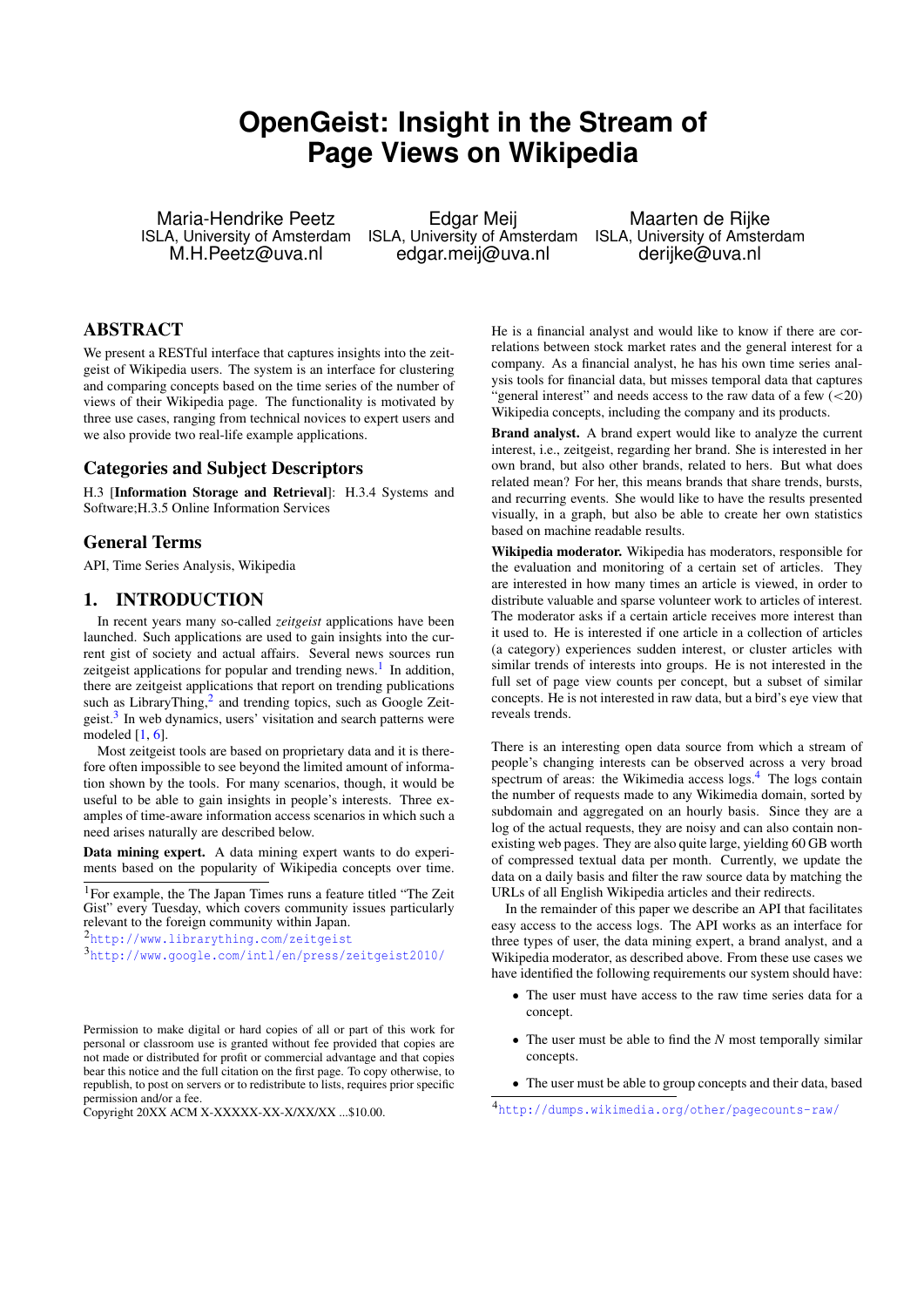```
http://opengeist.org/{begindate}/{enddate}
        *{resolution}/*{filter}
                [/category/{id}
                        [/raw]
                        [/topN[/compare/*{filter_graph}]
                        [/cluster[/k/*{filter_graph}]]
                      \begin{array}{c} \end{array}[/statistics]
                ]
               [/concept/{id}
                        [/raw]
                        [/topN
                                [/cluster[/k/*{filter_graph}]]
                                [/compare/*{filter_graph}]
                        ]
                        [/statistics]
                ]
                [/statistics]
```
Figure 1: Syntax of the GET commands for the RESTful webservice of OpenGeist: terms in {} are variables and if marked with \* they are optional.

either on the categorial system of Wikipedia or on similarity between concepts.

- The system must return either a textual or a visual representation.
- ' The user should be able to apply time series filters to extract trends and (recurring) events.

We are aware of several existing solutions to accessing the Wikipedia page view information. Ciglan and Nørvåg [\[2\]](#page-3-2) present a recommender system for new and popular articles, based on favorited Wikipedia articles and page views. There are two systems that dis-play statistics about Wikipedia pages: Wikistics<sup>[5](#page-1-0)</sup> shows top viewed articles and search terms, as well as time charts for 2009, and the Wikipedia user aka provides a tool for monthly edit statistics. Both tools lack a REST interface and means to find pages with *similar* page view or edit history.[6](#page-1-1) The Wikipedia user Henrik provides a REST interface<sup>[7](#page-1-2)</sup> to access the raw time series data but no filtering or comparative graphs of similar pages.

In the remainder of the paper, we describe a REST interface that provides the raw data for a concept as well as different approaches to data aggregation methods (Section [2\)](#page-1-3). In Section [3](#page-3-3) we give two example applications and we end with a concluding section.

# <span id="page-1-3"></span>2. API

In this section we describe an API for a RESTful webservice [\[3,](#page-3-4) chap. 5] that allows users to retrieve the Wikipedia access logs data in either raw, aggregated, or filtered form. It allows users to cluster different concepts according to user interest or look at different aggregations of the data.

Figure [1](#page-1-4) describes the full syntax of the GET requests that define the API. The API is safe, as we provide only GET methods. The *id* is a uniform resource identifier, but is different from the URI as used for Wikipedia concepts: instead of the full URI we use the title of a page. We distinguish between *concept* and *category*, where a concept can be a member of a category. A category itself can be a concept and therefore a member of a (different) category. To avoid cycles, we say that a concept is only a member of its immediate parent category. Requesting a category as category page

<span id="page-1-0"></span><sup>5</sup><http://wikistics.falsikon.de/long/wikipedia/en/>

<span id="page-1-2"></span><sup>7</sup><http://stats.grok.se/about>

implies the need for aggregation, while requesting it as a concept entails that the user wants information about the page itself. The use of Wikipedia titles is natural as it forms a direct link to the DBpedia knowledge graph and therefore to linking open data. For every request we provide two representations: (i) in json format for further processing and with metadata and (ii) in image format (png) for viewing in a browser. The latter is requested by adding .png at the end of the GET request.

The temporal *resolution* of the time series and *filter* are to be set optional, the default resolution is a day and the data is by default unfiltered. The final, also optionally, filter argument, *filter\_graph* is for the visual representation: if a filter is set, the time series for the visual representation is preprocessed based on this filter, otherwise it plots the raw data. A time series as the API returns it, is the number of page views per time unit. A time unit can be a day, week, or a month.

The remainder of this section we give examples of GET requests based on the use cases introduced in Section [1.](#page-0-4) In Section [2.1](#page-1-5) we describe the basic retrieval of time series, and in Section [2.2](#page-1-6) how to get general collection statistics. Section [2.3](#page-2-0) describes how data can be grouped.

## <span id="page-1-5"></span>2.1 Raw series

For people with expert knowledge the raw data is desirable. The user needs to be able to directly access the interface and retrieve page views per day directly without filtering. For example, the expert would like to get the time series for the company BMW, the call of the API would be:

http://opengeist.org/20110101/20111231/concept/BMW/raw.

The result is the raw data in json format:

#### 'id':'BMW',

'timeseries': {'2011-01-01':12, ... , '2011-12-31': 20}}. This object contains the id and a time series object. This interaction is similar to the interface provided by <http://stats.grok.se/>. Following the earlier mentioned design principles, the request

http://opengeist.org/20110101/20111231/concept/BMW/raw.png returns the time series as a png, and the request

http://opengeist.org/20110101/20111231/category /German\_brands/raw

returns all concept objects with time series of the concepts in the category of German brands:

{'category':'German\_brands',

'concepts':

{'id':'BMW',

'timeseries': {'2011-01-01':12,...,'2011-12-31': 20}}...}. The visual representation is a comparative plot of the page views per day.

# <span id="page-1-6"></span>2.2 Statistics

The brand analyst is preparing a report for the public relations team of BMW. In order to report the knowledge and interest of users concerning the brand, she requests

http://opengeist.org/20110101/20111231/concept/BMW/statistics which will return a json file with the mean, standard deviation, maximum, and minimum of the page views.

Similarly, the Wikipedia moderator, trying to assess the importance of his work, requests the statistics for a category with http://opengeist.org/20110101/20111231/category /German\_Brands/statistics.

This returns the aggregated statistics of all concepts in the category as well as a statistics object for each concept.

The global collection statistics can be accessed with http://opengeist.org/20110101/20111231/statistics.

This shows number of pages, categories and overall views per day.

<span id="page-1-1"></span><sup>6</sup><http://vs.aka-online.de/cgi-bin/wppagehiststat.pl>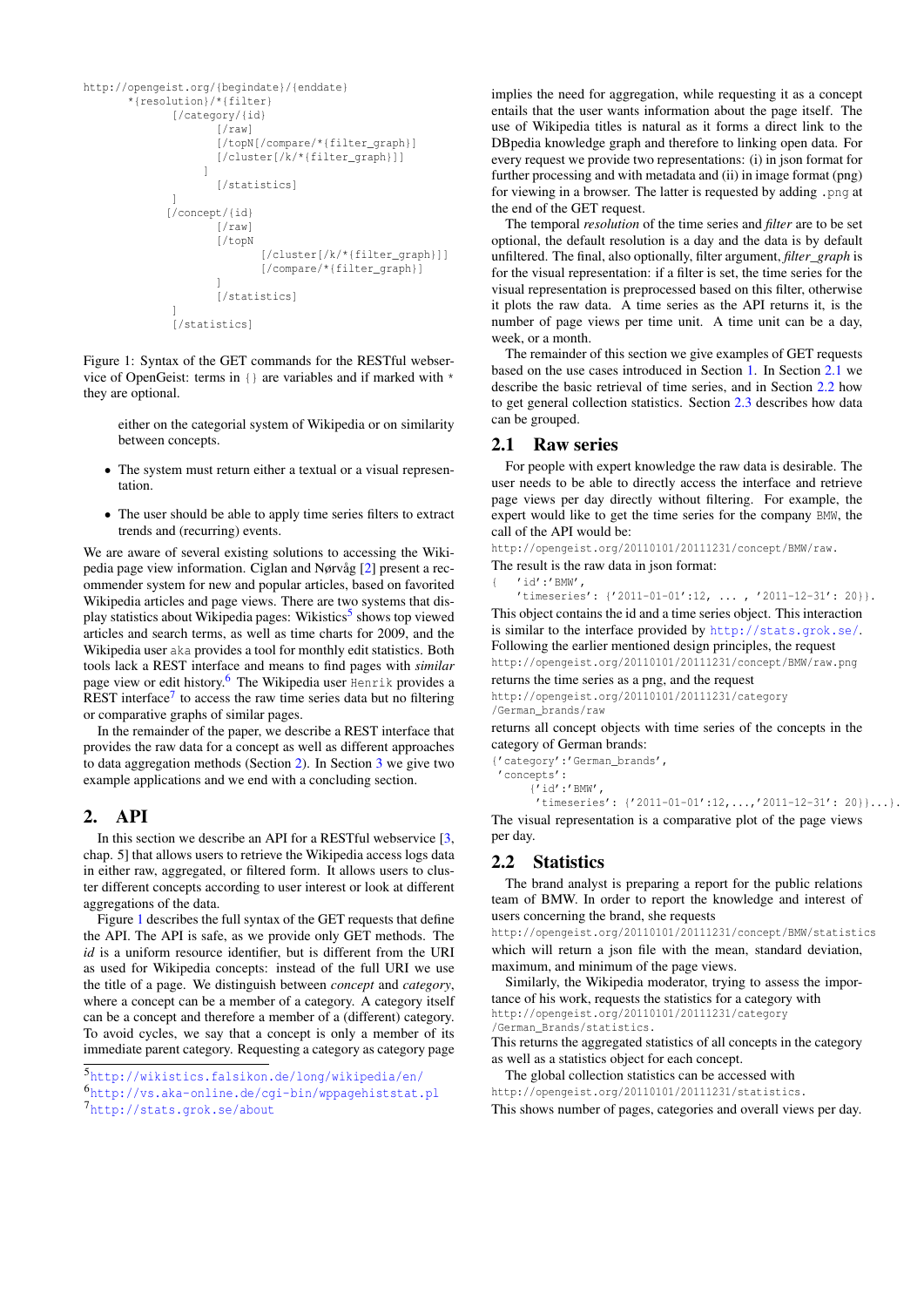<span id="page-2-1"></span>

Figure 2: The four concepts closest to BMW using the burst.

<span id="page-2-2"></span>

Figure 3: The time series for the page views of the concept BMW in blue. Clustering the 20 closest concepts to BMW, results in four prototypical time series in green, red, cyan and magenta.

# <span id="page-2-0"></span>2.3 Grouping

The brand analyst needs to compare time series of concepts. For that, we provide an interface that allows the user to select the most similar concepts, but also cluster similar concepts and return typical concepts (prototypes) of the cluster.

An example request that returns similar concepts is

http://opengeist.org/20110101/20111231/month/trends /concept/BMW/3/compare.

Here, trends is the filter (see below) and the request returns the three concepts with the most similar time series:

```
{I}id'\cdot'BMW'
 'timeseries': {'2011-01':80, ... , '2011-12': 20},
 'timeseries_filtered': {'2011-01':60, ... , '2011-12': 15},
 'similar_concepts': [
    { 'id':'Racing_Bart_Mampaey',
      'timeseries': {'2011-01':40, ... , '2011-12': 30},
     'timeseries_filtered': {'2011-01':60, ... , '2011-12': 34},
      'distance' = 34.49 },
    { 'id':'History_of_BMW_motorcycles', ... }... ] }
```
using the canberra distance metric [\[4\]](#page-3-5).

The filter indicates in which respect the time series are similar: it preprocesses the time series and extracts information relevant for the specific task. It can request a moving average filter using either trends or moving average, it can request significantly different viewing patters using burst, or it can request regular patterns with either recurring or fourier. Using the filter trends or moving\_average applies a moving average linear filter, with a window size of 10. It eliminates regular patterns (e.g. more views on weekends) and keeps track of a general trend of the distribution. The filter burst sets all days with page view counts bigger than two standard deviations of the mean with two, proceeds similarly for one standard deviation, and sets the rest to zero. This identifies months with a high number of accesses, and disrespects trends

and regular patterns. The filter recurring and fourier is the superposition of the dominant fourier curves of the time series. This filter emphasizes regular events and patterns in the views of Wikipedia pages. The visual representation will be a graph overlaying the topN (here three) similar curves. Figure [2](#page-2-1) is the result of the call:

http://opengeist.org/20110101/20111231/month/burst /concept/BMW/4/compare/burst.png

where the similarity is calculated based on the burst filter and the visual representation are the burst-filtered time series.

#### *2.3.1 Clustering of concepts*

For the brand analyst, the most similar brands are interesting to be compared with either direct competitors or related brands. Clustering concepts similar to a concept into groups allows the analyst to identify sources of temporal similarity.

A request for concept clusters with similar time series for the brand BMW is

```
http://opengeist.org/20110101/20110630/bursts/concept
/BMW/20/cluster/4.
```
The system returns the four prototypes of the cluster, the cluster assignments and statistics:

```
{'id':'BMW',
  'timeseries':
     \{ '2011-01-01':12, \ldots, '2011-12-31': 20 \}'timeseries_filtered':
     \{ '2011-01-01':1, \ldots , '2011-06-30':2 \},'clusters':
     [{'id' : 1,
                  'prototype' :
                     {'timeseries':
                         \{'2011-01-01':0, \ldots, '2011-06-30': 2\},'distance' : 30
```